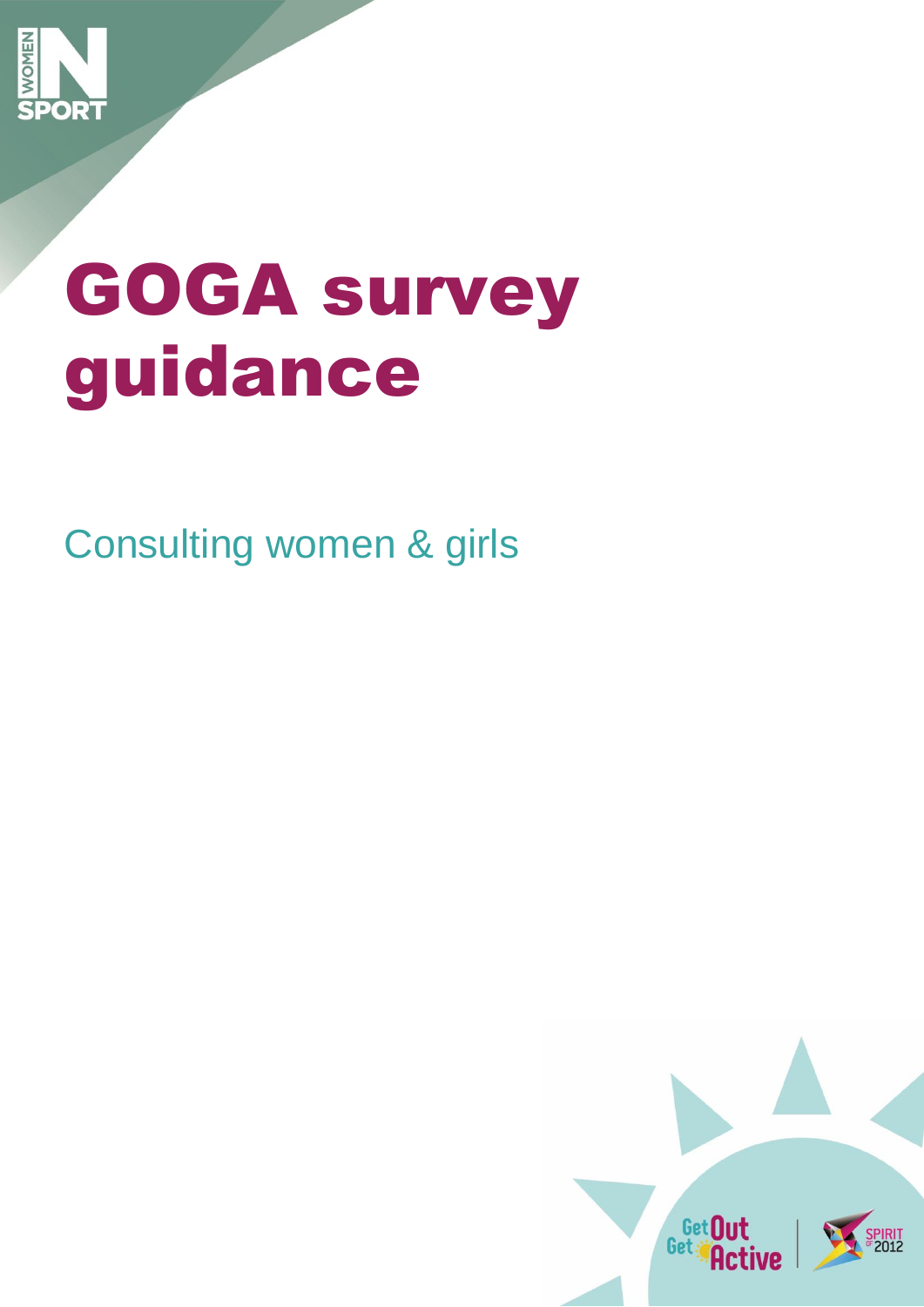

# Why these survey questions and how can they help you?

Consulting with women and girls in your programmes is essential to shaping an offer which meets their needs. By doing this there is a higher probability that the women and girls will take up and keep coming back to your activities.

There are many ways that you can consult with women and girls, surveys can be good if you want to understand themes and views from a larger group. If you want a deeper understanding from a small number of women or girls, then interviews or focus groups might be more appropriate. There is more information available on how to choose the appropriate method in Sport England's [Research Guide](https://www.sportengland.org/media/11048/sport-england-research-guide.pdf)

This survey includes a sample of questions from a larger survey with women at Get Out Get Active (GOGA) Wrexham activities.

It will give some suggested questions and examples of how to ask them. Make sure you adapt the survey to meet the needs of women and girls at **your** activities, and what you would like to consult their views on.

For some questions we have provided further information on why it is used and what the findings can tell you.

It is good practice to explain before the respondents begin the survey, why they are being asked to complete it, how the information will be used, if there are any incentives available and whether or not their answers are anonymous.

If the target respondent age group is under 16 then you must obtain consent prior to administering the survey from an appropriate adult.

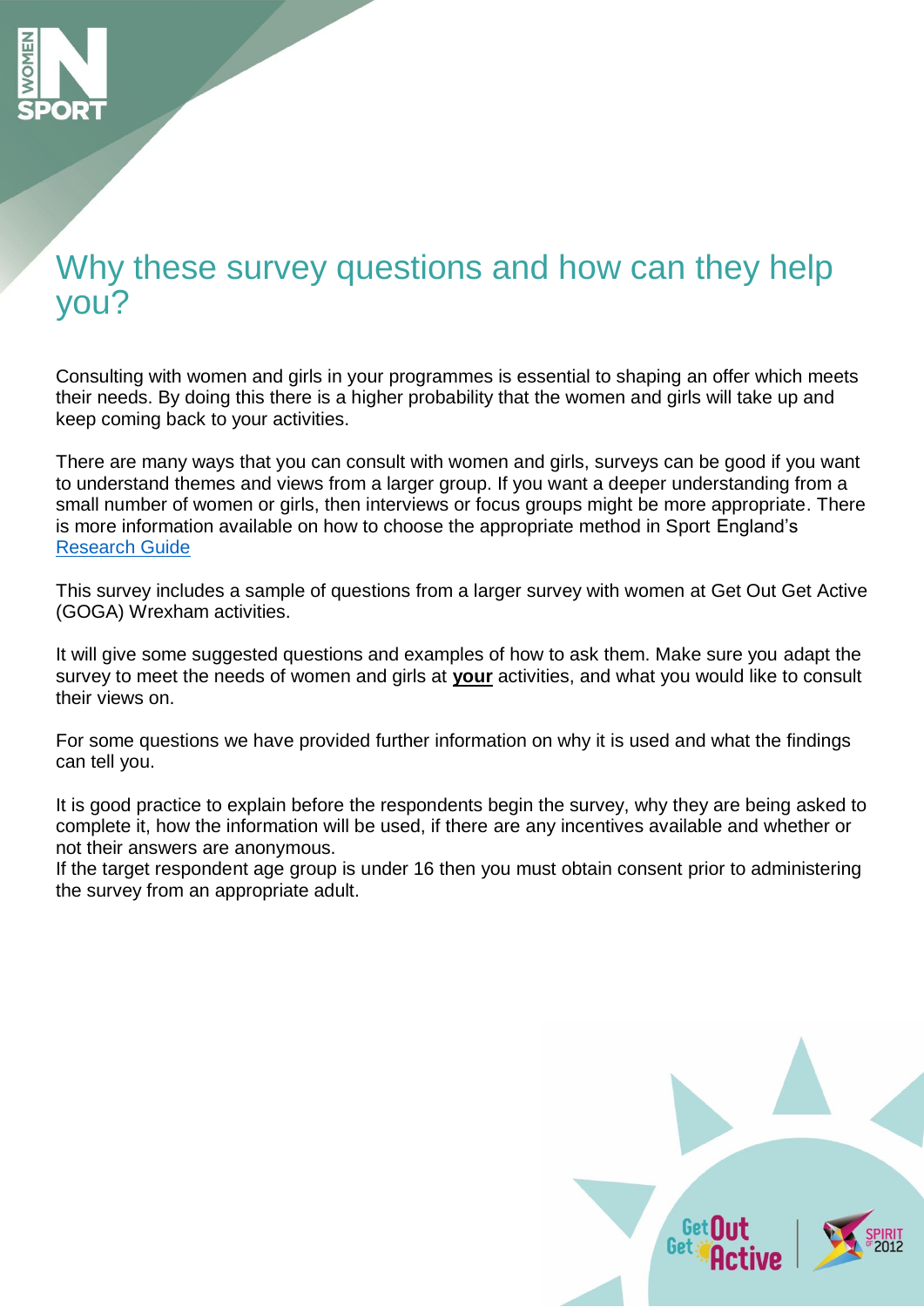

### **Marketing and communications**

The answers to the question below will tell you which of your methods of marketing are successful in attracting women to your sessions. This may also outline other forms of marketing that you were unaware of and could utilise more.

# **1. How did you hear about the activity? Please tick.**

| From a friend or word of mouth | Newspaper    |
|--------------------------------|--------------|
| Website                        | Instagram    |
| Facebook                       | Poster/flyer |
| Twitter                        |              |
| Other (please specify):        |              |

# **2. Why did you decide to come to the session? Please choose your top 3 reasons**

- o I wanted to improve my health/fitness **(achieving my goals)**
- o I wanted to make a difference to how my body looks and feels perhaps a bit more toned, lose a bit of weight **(looking good)**
- o I thought that being more active would help me feel good about myself **(feeling good)**
- o I hoped that doing an activity would give me a more positive outlook on life **(feeling good)**
- o I was accompanying a friend or family member **(nurturing my friends and family)**
- o I thought the activity would help manage a health condition or impairment **(achieving my goals)**
- o I hoped that going to an activity would increase my sense of independence **(achieving my goals)**
- o I wanted to do something sociable/make new friends **(nurturing my friends and family)**
- o I wanted to try something enjoyable and fun **(Having fun)**
- o I wanted to learn/try something new and different **(Developing my skills)**
- o Other (please specify)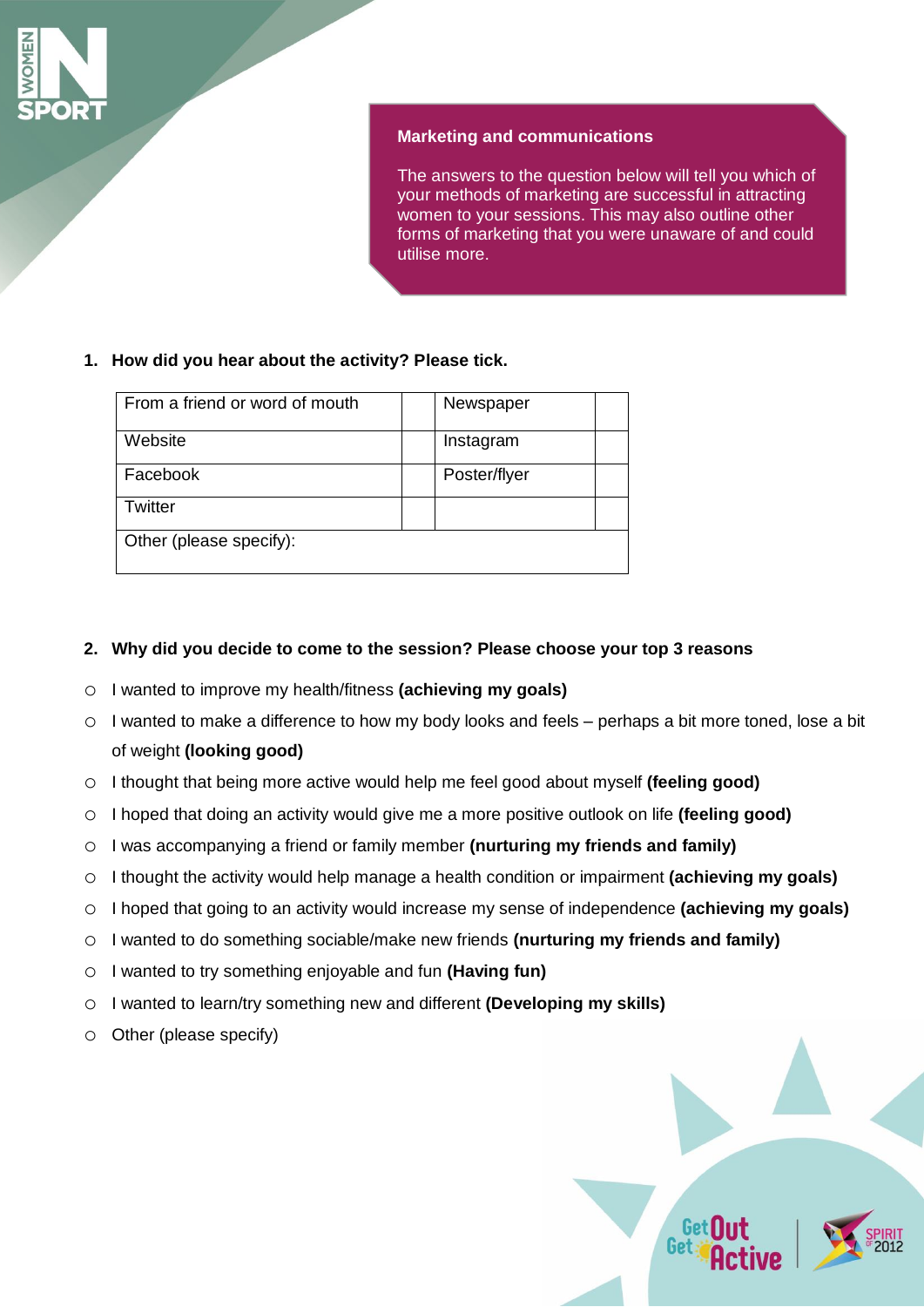





Question 2 is designed to help you discover the values most important to the women attending your sessions. Women in Sport's research 'Understanding Women's Lives' identified six core values which represent what is important to women in modern life and how they want to spend their time and energy.

We have highlighted above which value the question relates to. Utilising the participants answers, you can adapt your sessions and your communications to align to the most important values to your participants. For more information on womens values visit our Research and Advice service at [www.womeninsport.org](http://www.womeninsport.org/)

**3. How strongly do you agree with the following statements about the session(s) you have been to? Please rate on a scale of 1-5 where 1 is 'Strongly Disagree' and 5 is 'Strongly Agree'**

| I had a positive experience the first time I went  | □ 1          | □ 2                      | $\Box$ 3       | $\Box$ 4 | 口 5                   |
|----------------------------------------------------|--------------|--------------------------|----------------|----------|-----------------------|
|                                                    |              | Strongly Disagree        | <b>Neutral</b> |          | <b>Strongly Agree</b> |
| The session is welcoming and sociable              |              | $\Box$ 2                 | $\square$ 3    | 凵 4      | □ 5                   |
|                                                    |              | <b>Strongly Disagree</b> |                |          | <b>Strongly Agree</b> |
| The instructor explains the activity well and puts | <b>' ヿ 1</b> | □ 2                      | $\square$ 3    | 4<br>l I | □ 5                   |
| people at ease                                     |              | <b>Strongly Disagree</b> | <b>Neutral</b> |          | <b>Strongly Agree</b> |
| Going to a session gives me some time for          |              | П2                       | $\Box$ 3       | □ 4      | □ 5                   |
| myself                                             |              | Strongly Disagree        | <b>Neutral</b> |          | <b>Strongly Agree</b> |
| I am able to take part in the session whatever     | □ 1          | П 2                      | $\Box$ 3       | 4        | □ 5                   |
| my level of fitness/ability                        |              | <b>Strongly Disagree</b> | <b>Neutral</b> |          | <b>Strongly Agree</b> |
| If feel the activity is making a difference to me  | $\Box$ 1     | $\sqcap$ 2               | $\Box$ 3       | LJ 4     | □ 5                   |
|                                                    |              | <b>Strongly Disagree</b> | <b>Neutral</b> |          | <b>Strongly Agree</b> |
| The location of the session is convenient or       | 1            | П 2                      | $\Box$ 3       | 4        | 口 5                   |
| easy to get to                                     |              | <b>Strongly Disagree</b> | <b>Neutral</b> |          | Strongly Agree        |
|                                                    |              |                          |                |          |                       |

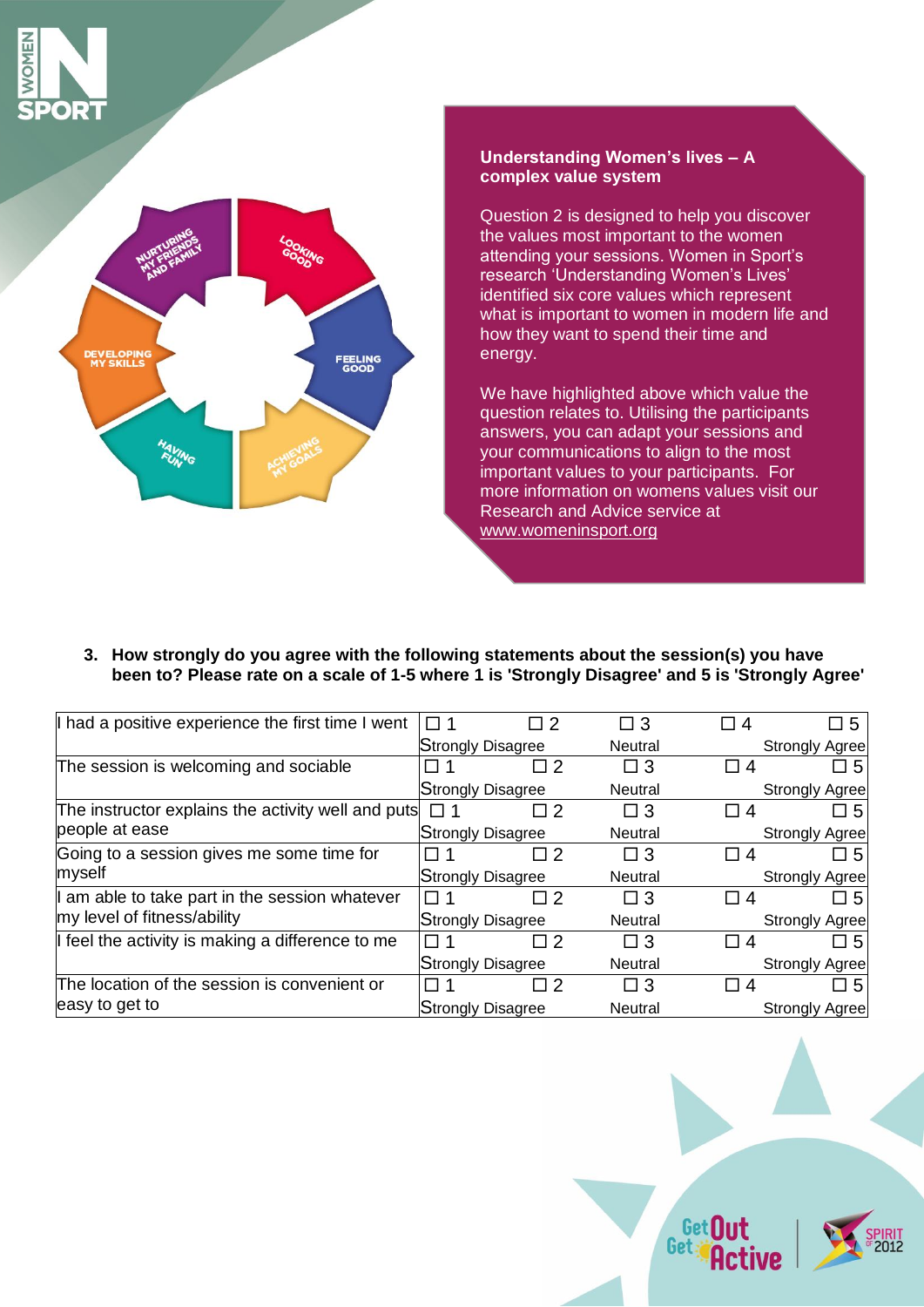

#### **Session delivery and programming**

Question 3 focuses on how well the offer is meeting women's needs with regards to the right time, right place, right offer and right welcome. The question can be amended to ask women's views on:

- The location, facilities and affordability of the session.
- Day, time and length of the activity.
- How approachable and welcoming women find the coach/instructor and other staff.

This question can also be adapted to consult with women and girls when planning a new activity. For example, which time, day or venue would be suitable? What is an affordable cost to local women? Would women's only sessions be preferred?

# **4. How enjoyable did you find the session you attended? Please rate on a scale of 1-5 where 1 is 'not enjoyable' and 5 is 'very enjoyable'**

| $\Box$        | J<br>_  |                   |
|---------------|---------|-------------------|
| Not enjoyable | Neutral | enjoyable<br>very |

#### **5. Reflecting on your experiences during and in-between sessions, please indicate how strongly you agree with each of the following. Please rate on a scale of 1-5 where 1 is 'Strongly Disagree' and 5 is 'Strongly Agree'**

| I feel part of something with other participants     | □ 1               |                          | $\Box$ 3       | $\Box$ 4 | 口 5                    |
|------------------------------------------------------|-------------------|--------------------------|----------------|----------|------------------------|
| or friends that attend (Togetherness)                |                   | Strongly Disagree        | Neutral        |          | Strongly Agree         |
| Other women inspire me to see what I can             |                   |                          | $\Box$ 3       | $\Box$ 4 | $\Box 5$               |
| achieve (Possibilities)                              | Strongly Disagree |                          | Neutral        |          | <b>Strongly Agree</b>  |
| I feel included and valued (Belonging)               |                   |                          | $\Box$ 3       | $\Box$ 4 | $\Box 5$               |
|                                                      |                   | Strongly Disagree        | Neutral        |          | <b>Strongly Agree</b>  |
| am encouraged to reflect on my achievements $\Box$ 1 |                   |                          | $\Box$ 3       | $\Box$ 4 | $\Box$ 5               |
| at the sessions (Internalise)                        |                   | <b>Strongly Disagree</b> | <b>Neutral</b> |          | <b>Strongly Agreel</b> |
| feel supported or encouraged to attend by my         |                   |                          | $\Box$ 3       | $\Box$ 4 | $\Box$ 5               |
| family or friends (Support)                          |                   | Strongly Disagree        | Neutral        |          | Strongly Agree         |
| am given advice on how to develop and                |                   |                          | $\Box$ 3       | $\Box$ 4 | $\Box 5$               |
| progress (Progression)                               |                   | Strongly Disagree        | Neutral        |          | Strongly Agree         |

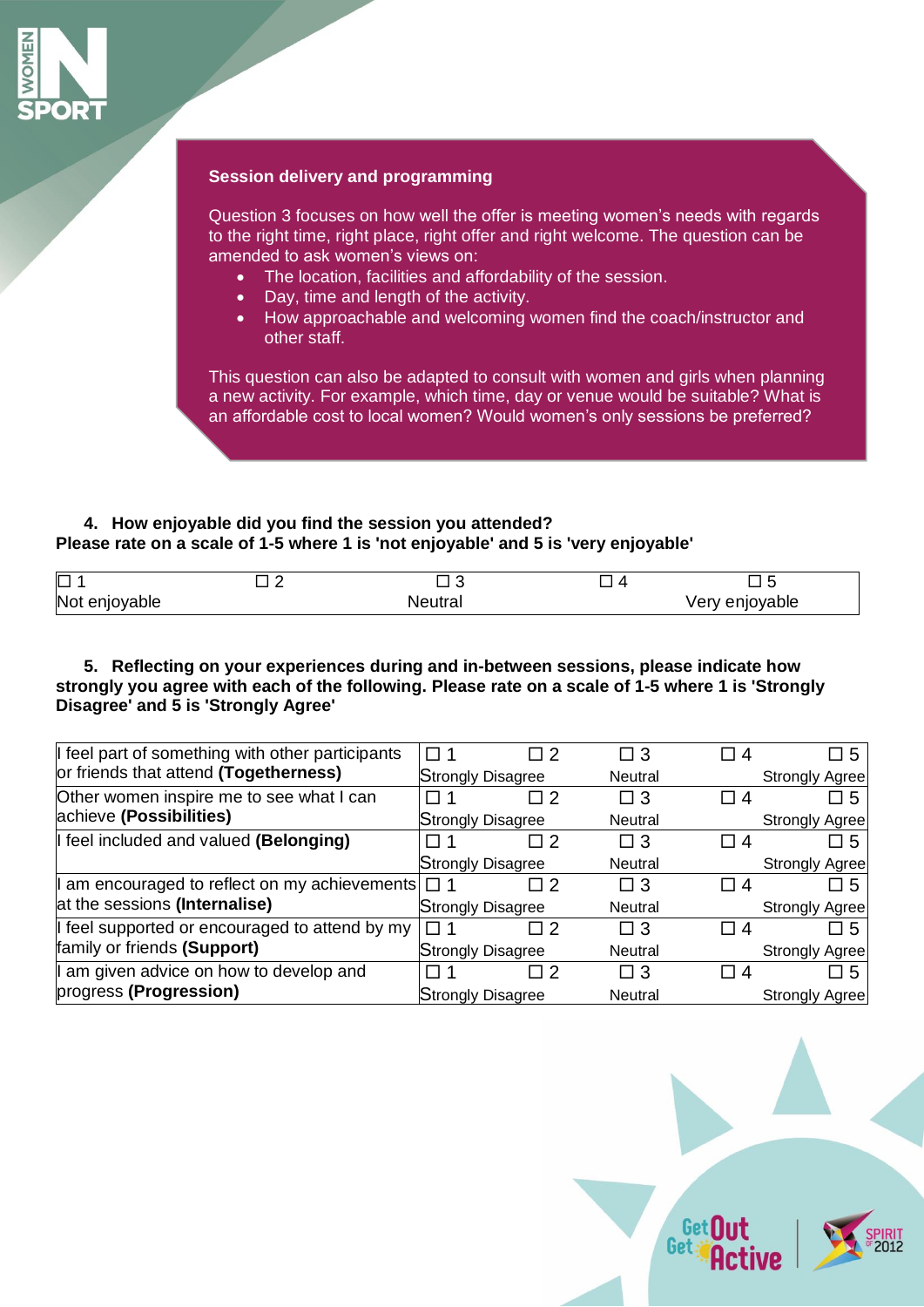



#### **Keeping women coming back – Utilising spheres of influence**

Our 'What Sways Women to Play Sport?' research identified six 'key spheres of influence' that affect women's sporting behaviour. These spheres can be used to encourage women's further participation in sport or physical activity.

The answers provided to question 5 will inform you on which spheres of influence you are utilising and which can be leveraged more. We have highlighted above which sphere each question relates to. For more information on the spheres and how to use them visit our Research and Advice service at [www.womeninsport.org](http://www.womeninsport.org/)

# **6. How physically active are you now, in comparison to before you attended your first session?**

- o **Less** physically active
- o **More** physically active
- o **Same** level of physical activity

#### **7. What difference, if any, do you think attending the sessions has made to you? Please choose the three statements which are most important to you.**

- o I have made more friends since attending the sessions **(nurturing my friends and family)**
- o I feel I'm fitter and more active now than I used to be **(achieving my goals)**
- o I feel less stressed and more positive **(feeling good)**
- o I'm more involved in my community/not as lonely **(nurturing my friends and family)**
- o It's boosted my confidence **(feeling good)**
- o I feel my sense of independence has increased because of attending **(achieving my goals)**
- o The activity is helping me achieve my goals **(achieving my goals)**
- o It feels good to be taking care of myself **(looking good/feeling good)**
- o None of the above